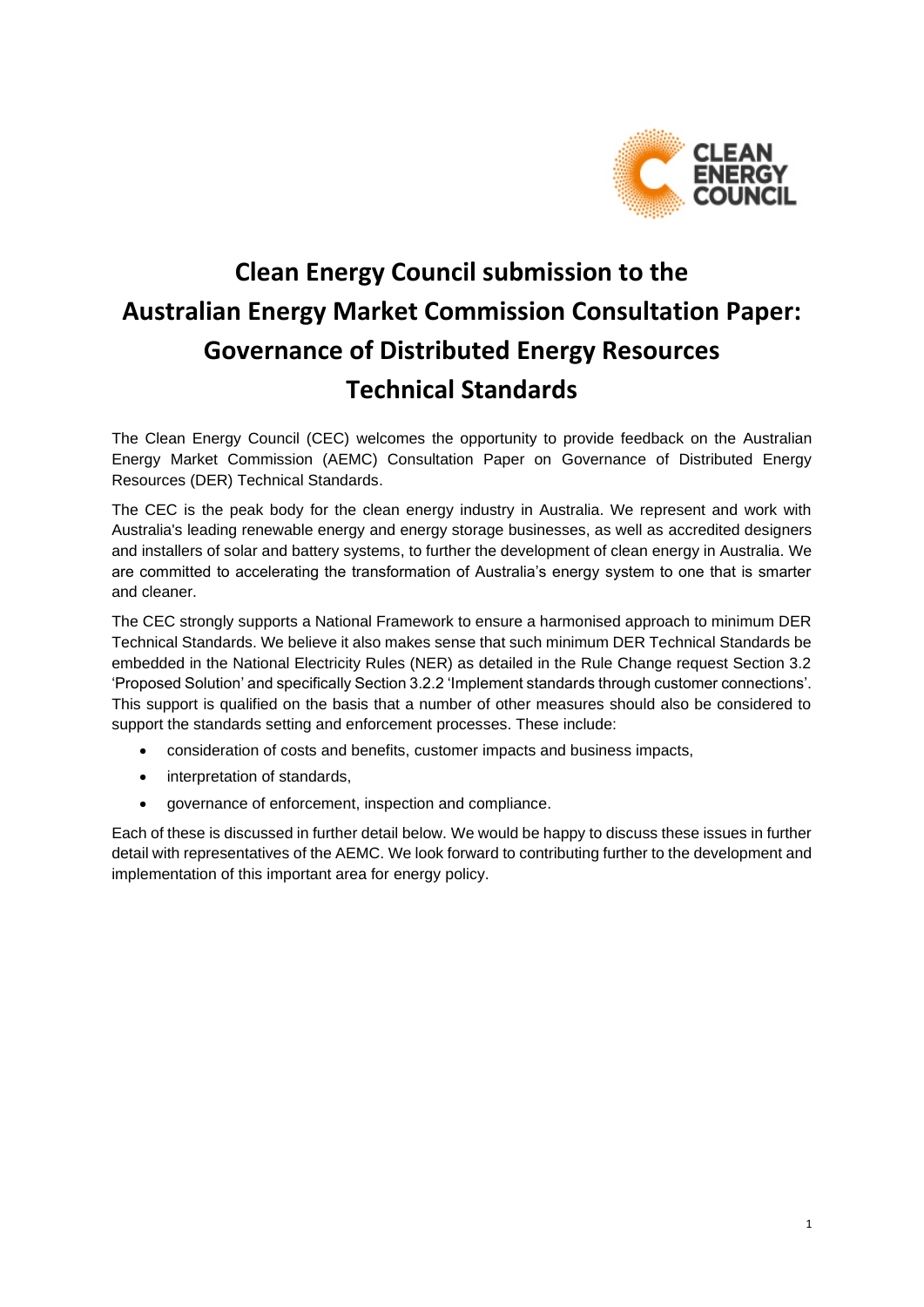## **1. Definition of DER Technical Standards**

Our understanding is that the AEMC is distinguishing between DER technical standards (of which there are many) and capital letter 'DER Technical Standards' which would be defined by the National Electricity Rules (NER). In this submission, the term "DER technical standards" is intended to refer to the range of technical standards for DER whereas "DER Technical Standard" (with capital letters) is intended to mean a DER technical standard that has been adopted in the NER and which would be the remit of the DER Technical Standards Governance Committee. Our understanding is that the DER Technical Standards Governance Committee would make recommendations to the AEMC regarding which DER technical standard ought to be adopted as a "DER Technical Standard" for the purposes of the NER.

## **2. Scope of the rule change**

We understand that the AEMC is considering whether to limit the scope of the DER Governance of Technical Standards Committee to the AS/NZS 4777.2 standard or to the DER standards that can be required through distribution network service providers' (DNSPs') customer connection agreements. It would be a mistake to limit the consideration to AS/NZS 4777.2. Consideration of all standards required by DNSPs' customer connection agreements would be a better way to define the scope of the work of the DER Governance of Technical Standards Committee because this approach integrates better with the proposed approach to use customer connection agreements as the means of enforcement. There are other DER technical standards that should be considered, such as AS/NZS 4755, IEEE 2030.5 and its Australian Common Smart Inverter Profile (CSIP-Aus) implementation guide, and other standards for interoperability and cyber security.

It will be important for the scope of 'DER Technical Standards' to include standards for flexible load as well as for generation. Control of generation is only one part of the challenge. Interoperability must ultimately include both generation and load. This will be crucial for managing the net balance of customer generation and load. We must not lose sight of customers and the way they use electricity.

We note that in its DER Technical Standards rule change proposal the Australian Energy Market Operator (AEMO) proposed a definition of DER as follows:

"AEMO proposes that a general definition of "Distributed Energy Resources" that covers resources and assets including small and medium scale distributed generation (such as solar PV), energy storage (such as small and medium-scale batteries and electric vehicles that can deliver energy from the vehicle to the power system) and controllable loads (such as air conditioners, electric storage hot water systems, pool pumps, and electric vehicle supply equipment) that connect to the distribution system."

We recommend the AEMC consider determining the scope of the DER Technical Standards Governance Committee with reference to a definition of what is 'DER'. If the scope of the work of the DER Technical Standards Governance Committee is limited to what is defined as a DER Technical Standard in the NER, then the usefulness of the Committee will be too limited. Ultimately, the DER Technical Standards Governance Committee should have the authority to consider standards applicable to any distributed asset capable of exporting to the grid (solar, batteries, vehicle to grid electric vehicles (EVs)) and controllable load that is required to respond to a DNSP or that is able to respond to market signals.

The work of the DER Technical Standards Governance Committee should not be limited to device standards. Device standards are just one aspect of DER integration. Equally important, is the governance of rules and regulations for DNSPs and governance of compliance and enforcement across devices, DNSPs, installers and across jurisdictions. In some important matters related to DER integration, regulation of DNSPs is just as fragmented, if not more fragmented, than governance of device standards.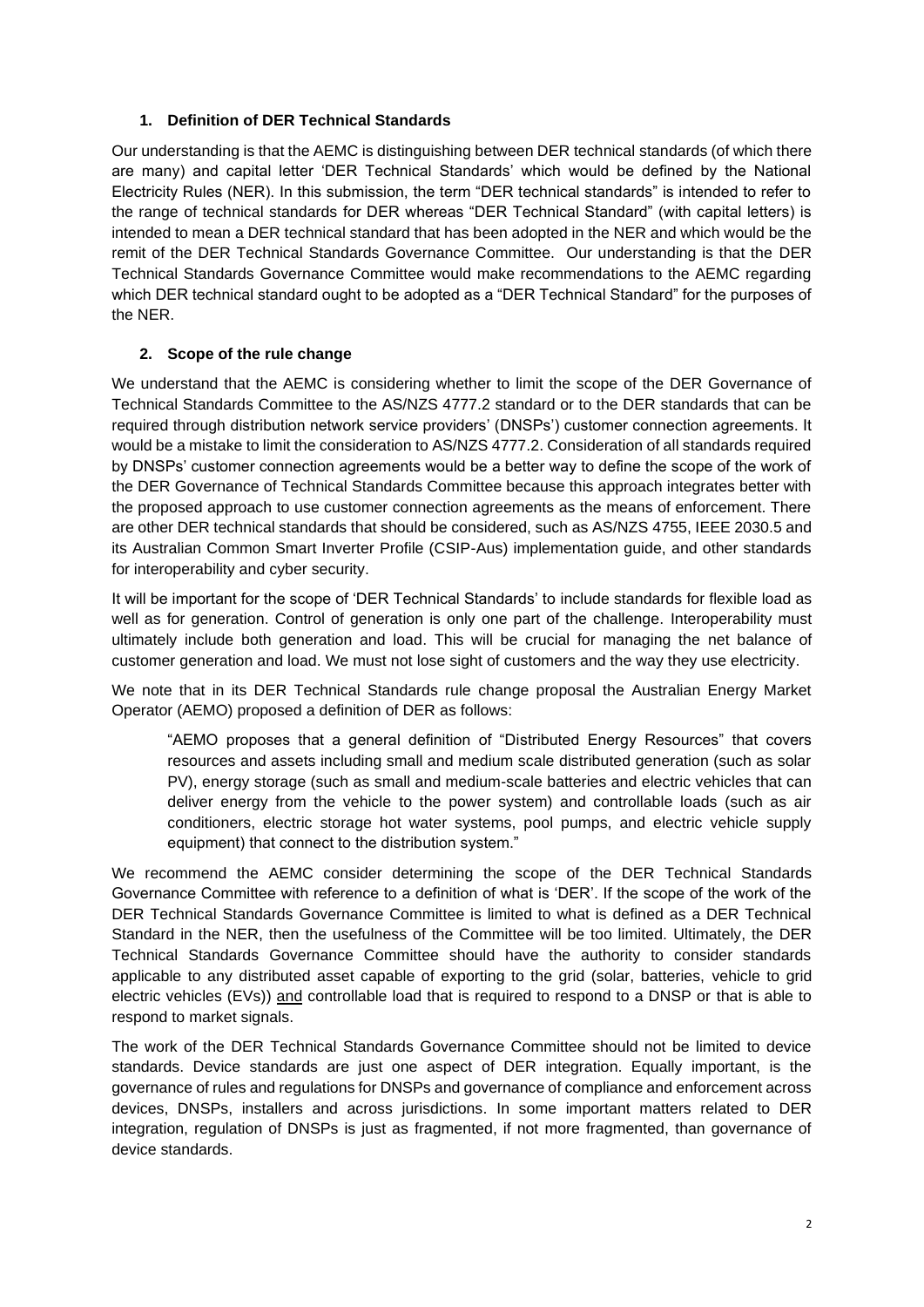Governance of customer connection agreements is not best practice. Currently, DNSPs can unilaterally amend the terms and conditions for new customer connection agreements without any requirement for cost-benefit analysis, consultation or consideration of customer impacts and business impacts. The Governance of DER Technical Standards Committee should be tasked with reviewing and approving all amendments to DNSPs' customer connection agreements where the amendments relate to DER Technical Standards.

## Recommendations

Governance of standards for DER integration should be considered in a broad ranging process and should include gaps in the regulation of DNSPs' role in DER integration and enforcement and compliance.

The scope of the work of the DER Governance of Technical Standards Committee should not be limited to AS/NZS 4777.2. Its scope should include all DER Technical Standards included in DNSPs' customer connection agreements.

The Governance of DER Technical Standards Committee should be tasked with reviewing and approving all amendments to DNSPs' customer connection agreements where the amendments relate to DER Technical Standards.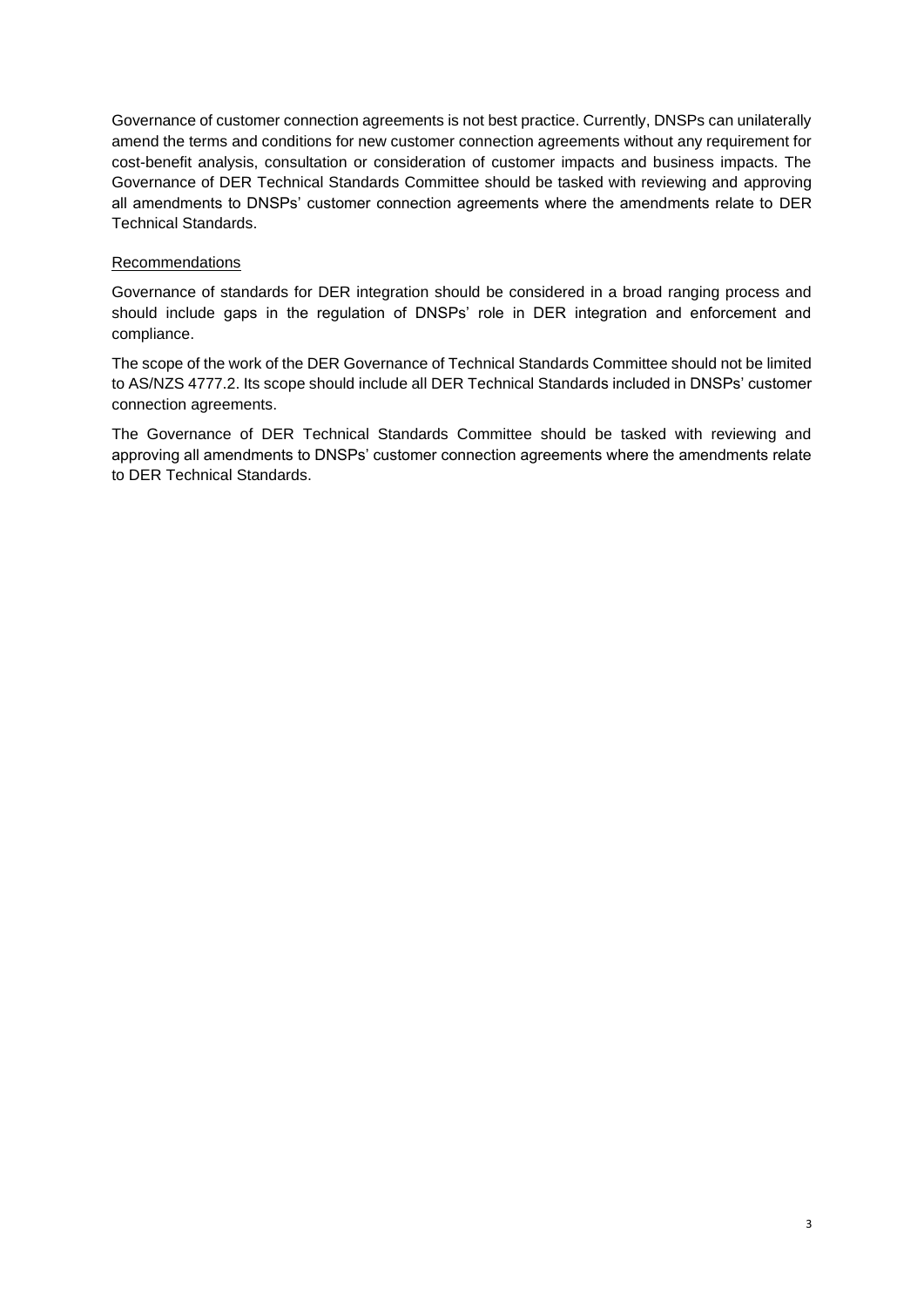#### **3. Models to improve Governance of DER Technical Standards**

The ESB proposed four options to improve governance of technical standards:

- Option 1: Maintain the status quo
- Option 2: Modifications to the existing arrangements through targeted interventions such as additional resources
- Option 3: Development of a new coordinating structure and process, and
- Option 4: Wholesale reform including the centralisation of DER technical standards governance decision-making through a new body.

There is strong support among the DER industry (including DNSPs, most of which are active members of the CEC) for the establishment of the DER Technical Standards Governance Committee in line with 'Option 3'. The only significant area of disagreement is regarding the extent to which the DER Technical Standards Governance Committee should be responsible for the detailed technical work required to develop new standards.

The CEC urges consideration of two alternative approaches under Option 3:

- Option 3a: Development of a new coordinating structure and process, with the DER Governance of Technical Standards Committee responsible for governance while leaving the detailed technical work of developing new DER technical standards to existing bodies such as Standards Australia, the Distributed Energy Integration Program (DEIP), the International Electrotechnical Commission (IEC), the Institute of Electrical and Electronic Engineers (IEEE) and other organisations that specialise in technical standards.
- Option 3b: Development of a new coordinating structure and process, with the DER Governance of Technical Standards Committee responsible for governance and design of all DER Technical Standards

We outline below the areas of agreement regarding the roles for the DER Governance of Technical Standards Committee followed by consideration of the pros, cons, and risks of Options 3a and 3b.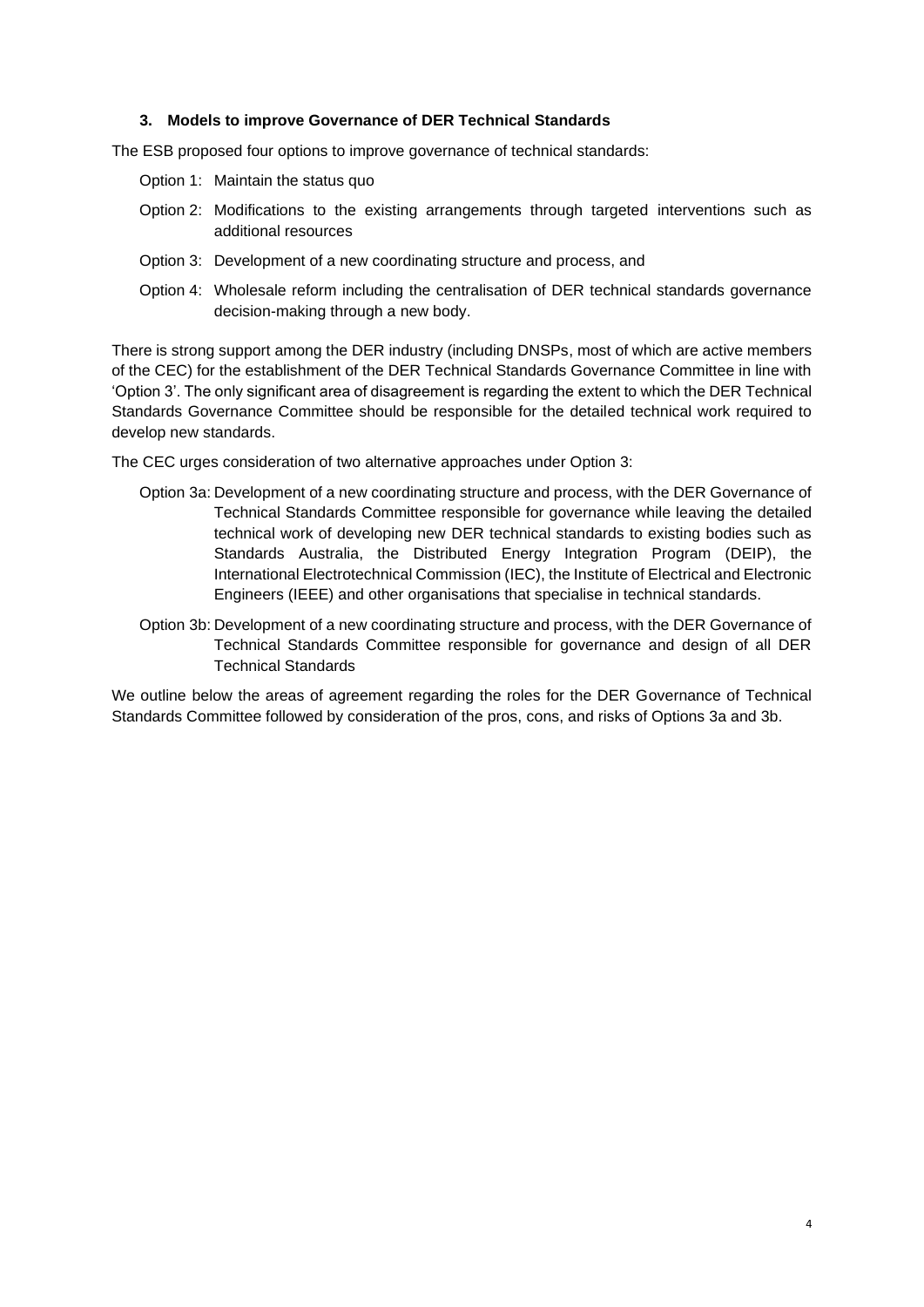## **4. Governance roles for the DER Governance of Technical Standards Committee**

The DER Technical Standards Governance Committee should be given responsibility in the following areas:

- Review of roles and responsibilities of existing DER technical standards bodies,
- Setting a DER Technical Standards work program (or roadmap),
- Identifying policy priorities for DER and where new standards are required to enable delivery of policy priorities,
- Articulating the case of changes to standards,
- Publishing an annual work program to provide advice on direction and priorities for DER technical standards,
- Providing advice on the appropriate priority and sequencing of DER Technical Standards,
- Bringing transparency to the process of developing and setting standards,
- Undertaking cost-benefit analysis, consultation and consideration of customer impacts and business impacts prior to new standards taking effect with force of legislation,
- Providing binding interpretations of DER Technical Standards where there are legitimate disagreements in interpretation,
- Identifying governance issues regarding DER Technical Standards and providing advice to jurisdictional governments and the Energy National Cabinet Reform Committee (formerly known as COAG Energy Council) to assist with better consistency between jurisdictions,
- Directing DNSPs regarding the DER technical standards that should be included in customer connection agreements,
- Clarifying responsibility for and monitoring performance of enforcement of DER Technical Standards,
- Providing funding for research or commissioning research to support development of new standards,
- Leveraging funding (e.g. from the Australian Renewable Energy Agency (ARENA)),
- Ensuring consistency in application of standards, such as for power quality settings,
- Ensuring that the right people with the right expertise are appointed to the right committees,
- Considering the customer impacts of proposed changes to standards and customer connection agreements,
- Identifying gaps in legislation and jurisdictional requirements,
- Addressing overlap and duplication in regulation of DER (e.g. AS/NZS 4777.2:2020 is now enforced through the NER and through jurisdictional regulations that enforce AS 3000), and
- Considering the applicability of international standards to DER in Australia.

We provide additional details on some of these roles below.

#### **4.1 Reviewing roles and responsibilities of existing DER technical standards bodies**

While we recognise that the AEMC does not have the power to determine the role of state governments in setting DER technical standards, a detailed review of the roles and responsibilities of players in the DER space will be important in identifying the gaps and providing industry with clear guidance as to the roles of the AEMC, AEMO, AER, ESB and DNSPs.

It will be important for the AEMC to make it clear as to whether the DER Technical Standards Governance Committee is intended to replace bodies such as the Distributed Energy Integration Program (DEIP) and the ESB Maturity Plan, or if these processes are intended to run parallel and in a complementary manner. If the intent is for the processes to run in parallel, then it will be important to ensure that they are not duplicative.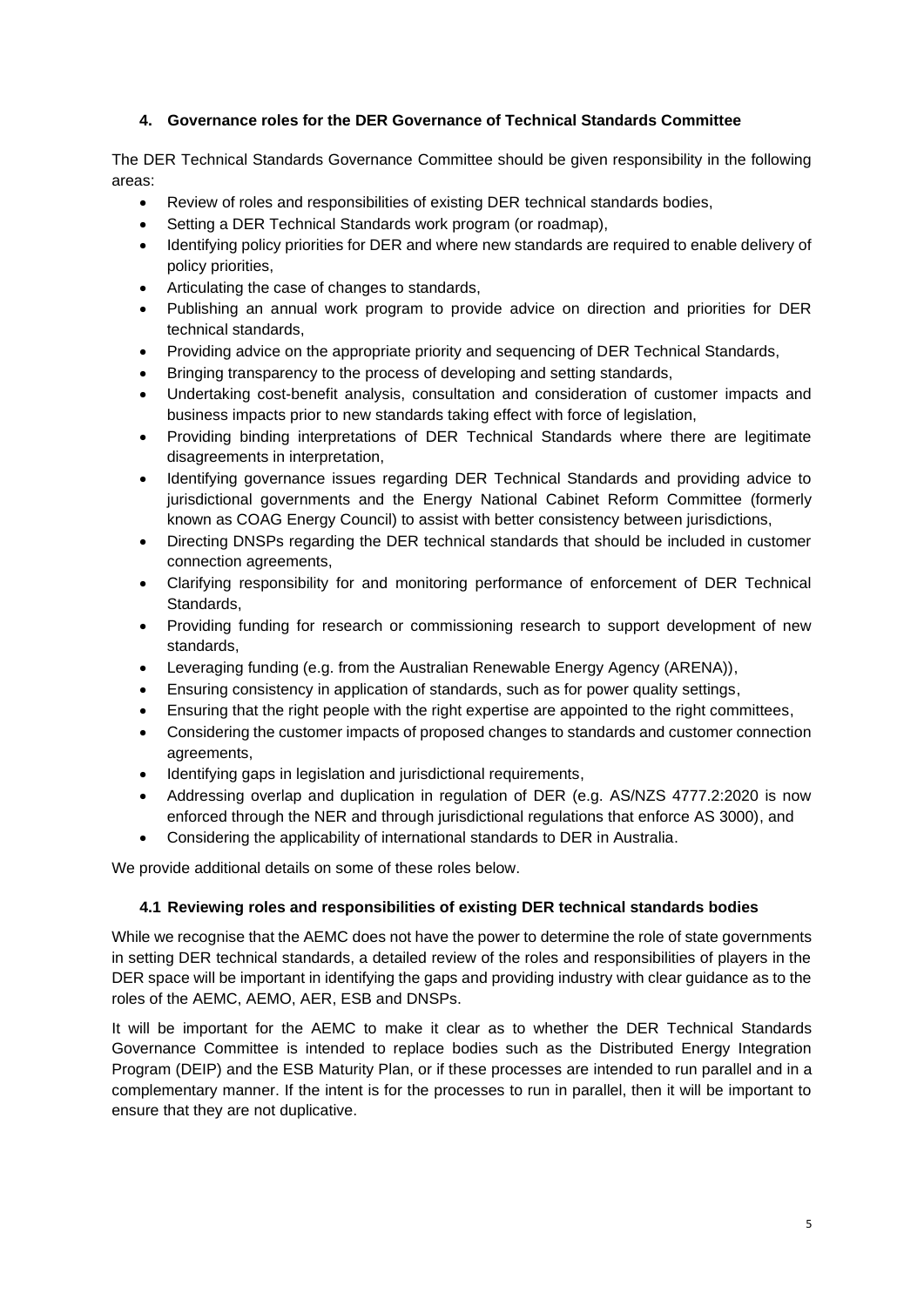# **4.2 Setting a DER Technical Standards work program (or roadmap)**

The DER Technical Standards roadmap could initially be based on the Energy Security Board (ESB) DER roadmap and could evolve as new needs arise. The sequencing of reforms and the corresponding technical standards will be particularly important to manage. It is critical that the introduction of new DER Technical Standards and requirements are introduced in a way that does not create duplicative efforts, or expenditure in new requirements that become redundant within a short period.

The DER Technical Standards Governance Committee should be responsible for consultation with industry as it develops its roadmap. It should engage third parties to support the consultation and development of advice on appropriate sequencing for new DER policies and the DER Technical Standards required for their delivery.

## **4.3 Bringing transparency to the process of developing and setting standards**

An important role for the DER Standards Governance Committee will be to ensure that rules and standards are transparent and accessible and that the processes to develop them are transparent and accountable. A limitation of the Standards Australia process is its reliance on Non-Disclosure Agreements as a standard practice for its committees and procedures. Representatives appointed to the DER Standards Governance Committee must be free to share information with the people they are meant to represent.

## **4.4 Consideration of costs and benefits, customer impacts and business impacts**

Electrical regulation appears to be one of the few areas where new regulations are introduced without assessment of costs and benefits, impacts on business, and impacts on customers. This is due to a convoluted regulatory system where state and territory legislation refers to the AS/NZS 3000 standard (also known as 'the wiring rules'), and AS/NZS 3000 refers to other standards, such as AS/NZS 4777 and AS/NZS 5139. This means that when Standards Australia modifies standards, the new standard has the force of legislation behind it and does not need to be assessed for its costs and benefits. This is very poor regulatory practice.

Placing the DER Technical Standards in the National Electricity Rules (NER) provides an opportunity to address the poor regulatory practices of the past. We strongly recommend the AEMC clarify how the regulatory impacts of DER Technical Standards will be assessed prior to being adopted in the NER.

We agree with the observation made by the AER that, "any significant additional costs to manufacturers or in compliance and monitoring are ultimately borne by consumers, which ought to be ascertained through a regulatory impact statement".

The current approach, where technical standards are introduced without cost benefit analysis and consideration of customer impacts, is unlikely to contribute to the achievement of the national electricity objective (NEO) or the national energy retail objective (NERO).

#### Recommendation

The AEMC should explain how it proposes to assess the regulatory impacts of DER Technical Standards and future amendments to the DER Technical Standards prior to their adoption in the NER.

# **4.5 Interpretation of DER Technical Standards**

Interpretation of standards is an important area requiring governance. Under the current arrangements, it is unclear which body has the authority to making binding interpretations of how DER Technical Standards should be applied. The lack of clarity in roles and responsibilities leads to decisions and disputes being pushed down to a low level, down to the level of electrical inspectors.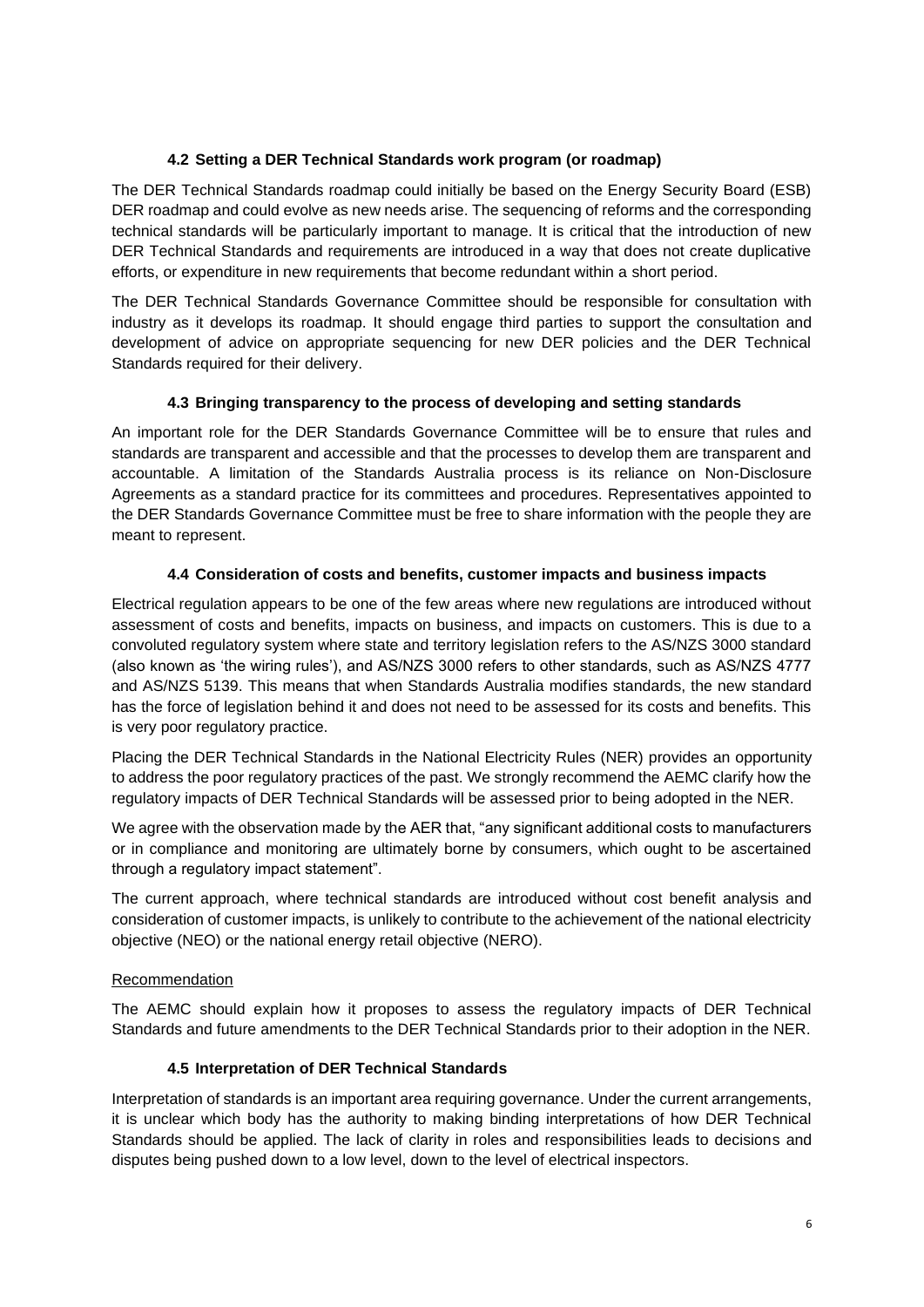There needs to be a way for genuine disagreements in interpretation to be resolved in a way that has legal force and sets an ongoing precedent. Sometimes standards are ambiguous and there can be several valid interpretations. Differences of opinion can arise when electrical inspectors differ in their interpretation. Disputes are often referred to the CEC, but we do not have the authority to make interpretations that would bind an inspector. CEC has occasionally written to the Electrical Regulatory Authorities Council (ERAC) requesting interpretation of standards, but it is not clear that this is or should be the role of ERAC.

The DER Standards Governance Committee should be given responsibility for issuing interpretations of DER Technical Standards where there is ambiguity or differences of opinion among electrical inspectors. Ideally, the interpretation would be binding on electrical inspectors and other regulators. There should also be a process that allows industry or regulators to request clarification regarding interpretation of DER Technical Standards from the DER Technical Standards Governance Committee.

#### Recommendations

The AEMC should clarify who is responsible for making legally binding interpretations of DER Technical Standards and the process for seeking interpretations.

The DER Technical Standards Governance Committee should be given the role and the authority to make binding interpretations where DER Technical Standards are ambiguous and there are valid differences of opinion regarding the correct interpretation.

# **4.6 Clarifying responsibility for and monitoring performance of enforcement of DER Technical Standards**

Governance of electrical inspection and compliance is highly fragmented. DER integration requires joining up the regulation of DER with the regulation of DNSP performance and with compliance and inspection regimes.

It is unclear who is responsible for compliance and enforcement of DER Technical Standards in the NEM. It would be helpful if the AEMC could publish a guideline on who is responsible for compliance and enforcement of DER Technical Standards.

For example, are DNSPs obliged only to ensure that applications for new connections and connection alterations comply with the DER Technical Standard, or if they are also obliged to ensure that new connections and connection alterations are installed correctly and in accordance with the application? Are DNSPs responsible for verifying power quality settings? Responsibility for inspection following installation currently varies by jurisdiction. The Clean Energy Regulator (CER) inspects a representative sample of installations. Licenced electrical inspectors check installations in some jurisdictions and to varying degrees. Solar Victoria has its own inspection regime. DNSPs are responsible for grid connection approval and the Australian Energy Market Operator (AEMO) requires verification of device compliance post-installation, which is undertaken by DNSPs in most states except for New South Wales (NSW) where installers are responsible. Rules also differ in Western Australia and the Northern Territory. The AEMC's review is an opportunity to clarify and consolidate roles and responsibilities for inspection and verification of compliance of DER systems with relevant rules and standards.

A long term objective of the policy roadmap should include a review of roles and responsibilities to determine whether DNSPs are best placed to be responsible for enforcement and compliance.

#### Recommendation

The AEMC should clarify who is responsible for compliance and enforcement of DER Technical Standards.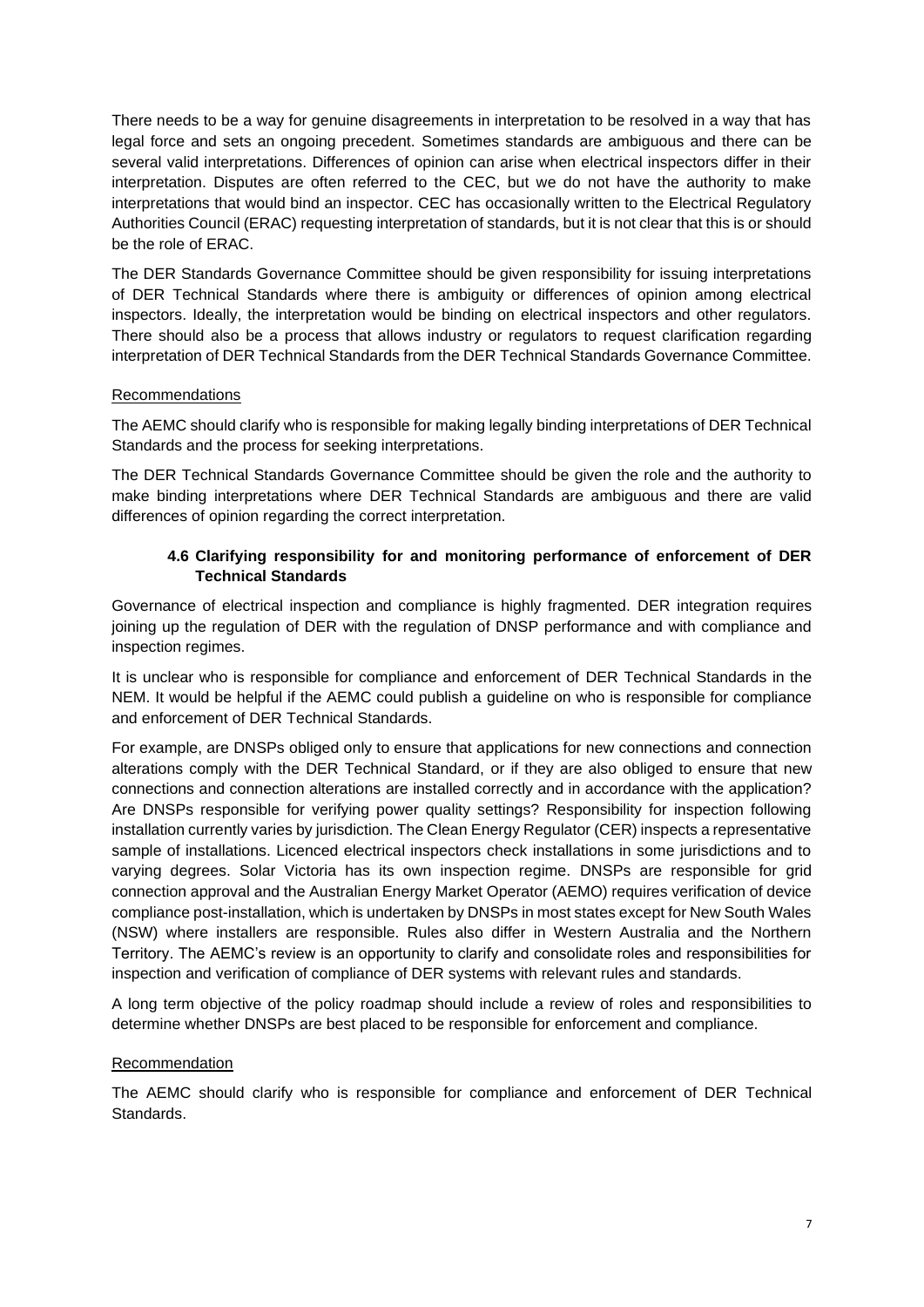## **5. Detailed technical roles for the DER Governance of Technical Standards Committee**

There are differences of opinion within the DER industry as to whether the DER Technical Standards Governance Committee should be tasked with the detailed technical work to develop DER Technical Standards or if that should remain with existing bodies, such as Standards Australia. As noted above, the CEC urges consideration of two alternative approaches under Option 3:

- Option 3a: Development of a new coordinating structure and process, with the DER Governance of Technical Standards Committee responsible for governance while leaving the detailed technical work of developing new DER technical standards to existing bodies such as Standards Australia, the DEIP, the IEC, the IEEE and other organisations that specialise in technical standards.
- Option 3b: Development of a new coordinating structure and process, with the DER Governance of Technical Standards Committee responsible for governance and design of all DER technical standards
- Table 1 (below) summarises the pros, cons and risks associated with each of these approaches.

Table 1 – Advantages, disadvantages and risks of assigning responsibility for detailed technical work on standards to the DER Governance of Technical Standards Committee

|                      | Option 3a                                                                                                                                                                                                                                                                                                      | Option 3b                                                                                                                                                                                                                                                                                                                             |
|----------------------|----------------------------------------------------------------------------------------------------------------------------------------------------------------------------------------------------------------------------------------------------------------------------------------------------------------|---------------------------------------------------------------------------------------------------------------------------------------------------------------------------------------------------------------------------------------------------------------------------------------------------------------------------------------|
| Advantages           | The Standards Australia process is<br>well established.<br>The EL042 Committee of Standards<br>Australia is widely respected for the<br>quality of its work.<br>The EL042 Committee of Standards<br>Australia runs a rigorous process.                                                                         | There would be direct accountability for<br>performance<br>in.<br>standards<br>poor<br>development.<br>There would be broader representation of<br>interests in the standards development<br>process.<br>The detailed technical work of developing<br>DER Technical Standards could<br>he.<br>delegated to a sub-committee of experts |
| <b>Disadvantages</b> | The Standards Australia process can<br>take a long time.<br>The Standards Australia process<br>lacks transparency and is bound by<br>confidentiality agreements.<br>It is unclear who is accountable for<br>performance in standards<br>poor<br>development.<br>The AEMC cannot direct Standards<br>Australia. | AEMC committees and processes can<br>also take a long time.                                                                                                                                                                                                                                                                           |
| <b>Risks</b>         | problems<br>with<br>The<br>current<br>transparency, timeliness and good<br>regulatory practices would continue.                                                                                                                                                                                                | <b>DER</b><br>The<br>Technical<br><b>Standards</b><br>Committee<br>sub-<br>Governance<br>its<br>or<br>committees might do a bad job of the<br>detailed technical work.                                                                                                                                                                |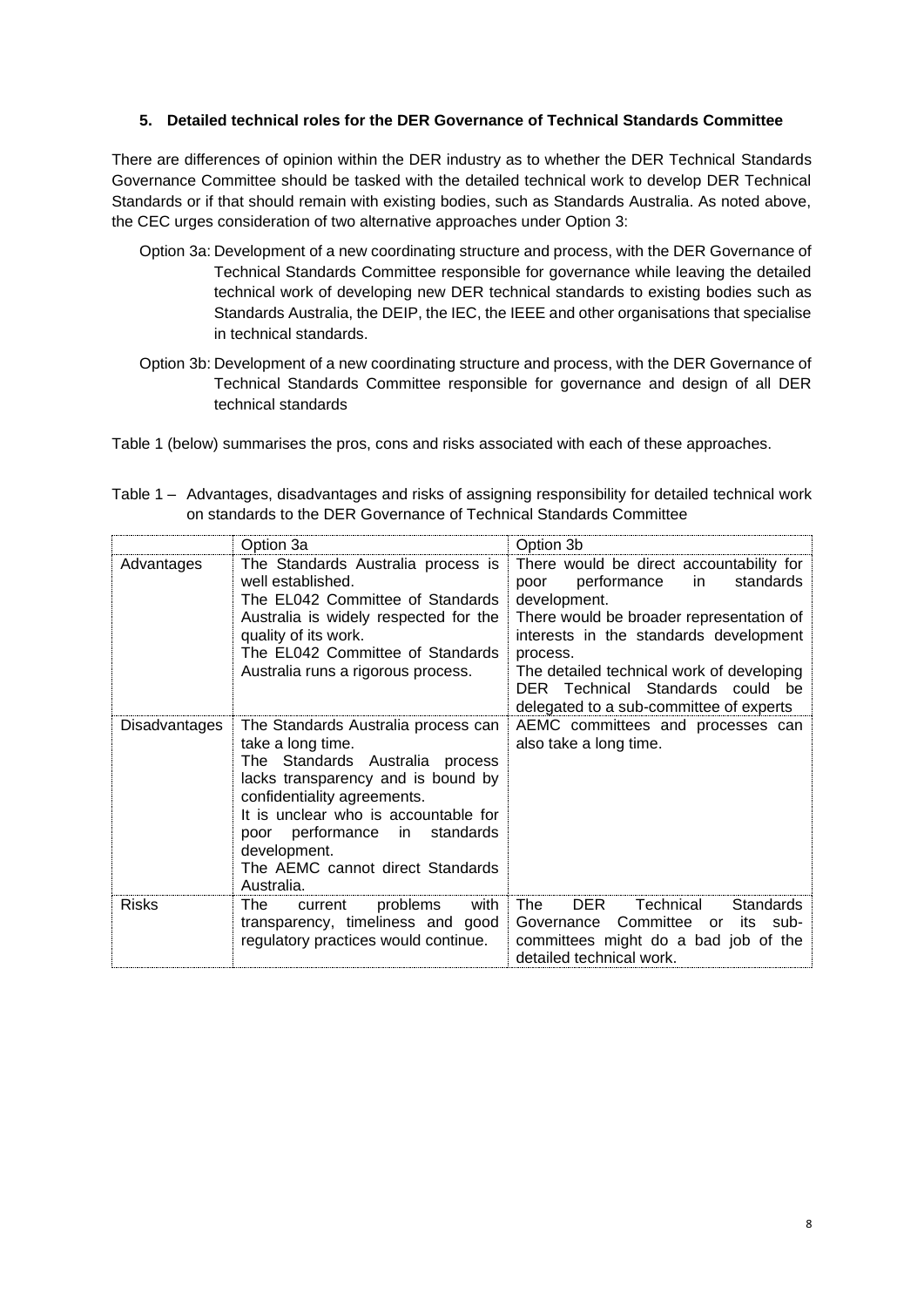## **6. Interaction with the Government's Integrity Review of the Rooftop Solar PV Sector**

The Federal Government has published a review of the regulatory framework and process for the Smallscale Renewable Energy Scheme (SRES). The review recommends changes to the regulation of DER, including changes to the role of the CER and CEC. While the changes to regulations are not expected to overlap significantly with the content of the review of governance of DER Technical Standards, it is important to acknowledge the issues that may be affected by both reviews. These issues include:

- Who will step into the role being played by the CER following the demise of the SRES, which is scheduled to terminate by 2030 and is expected lose its impact and influence from around 2025?
- Who can make binding interpretations when there are differences in interpretation of DER Technical Standards?
- Will the Governance of DER Technical Standards Committee set minimum requirements enforced through customer connection agreements while the CER sets best practice requirements encouraged through eligibility for the SRES?

Even though the overlap between the two review processes is not likely to be significant, there might be a need to consider the most appropriate sequencing. The CEC recommends that the publication of the Final Determination for the AEMC's review of Governance of DER Technical Standards should occur after the amendment of the regulations for the Renewable Energy (Electricity) Act.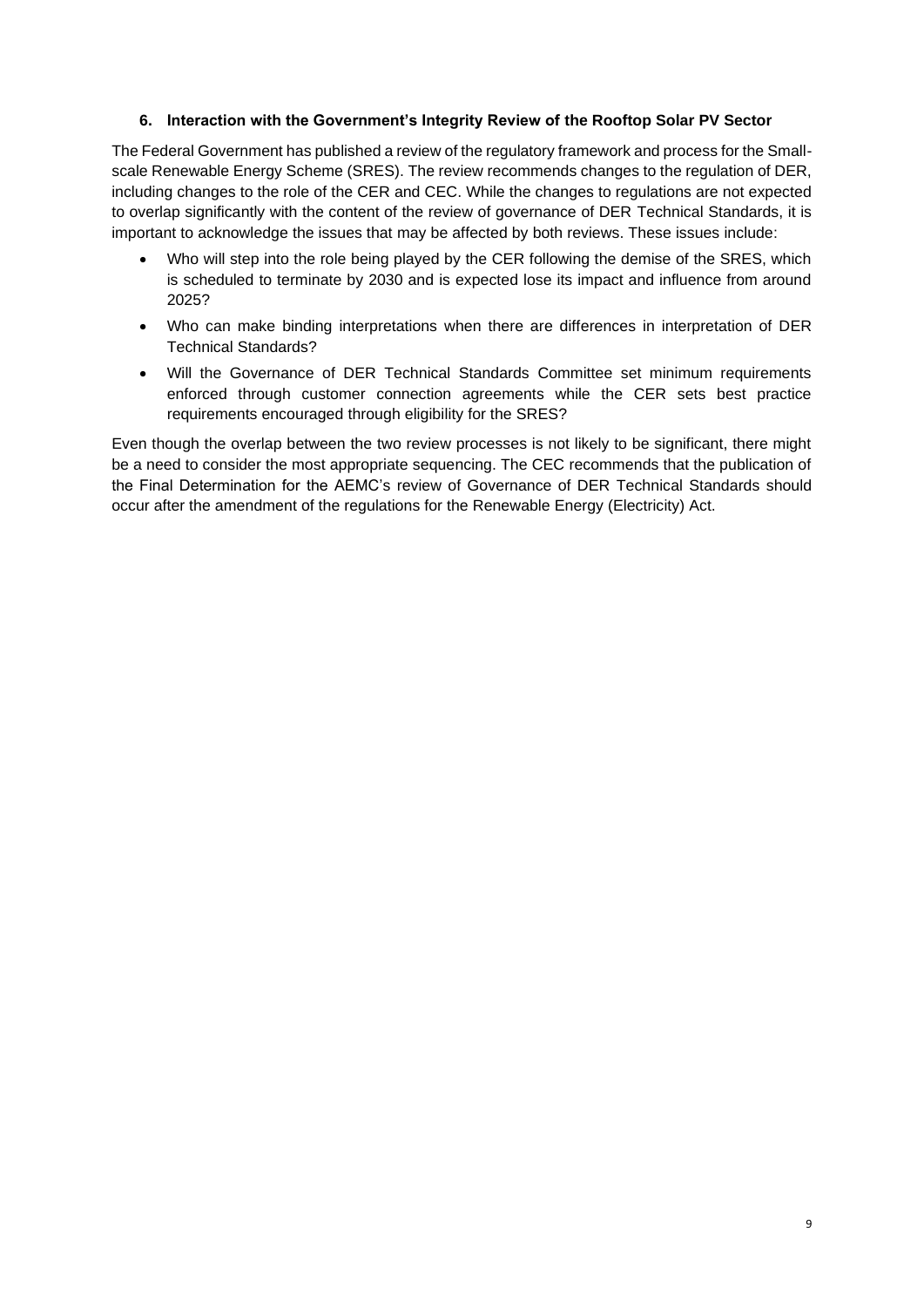## **Responses to Questions Raised in the Consultation Paper**

## **QUESTION 1: ASSESSMENT FRAMEWORK**

1. Do you agree with the proposed assessment framework?

We are generally supportive of the assessment framework, however it appears to be incomplete and should also include quality, as defined by the AEMC and outlined in further detail below.

2. Should the assessment framework include any additional considerations? If so, what are they and why?

The NEO refers to the "price, quality, safety, reliability and security of supply of electricity".

For the purposes of a rule change or review against the relevant energy objectives, the AEMC has defined "quality" as follows<sup>1</sup>:

There is a spectrum for what 'quality' can mean. In an electricity or gas context it simply relates to the technical quality of the energy (e.g. in electricity it refers to the variations to frequency and voltage magnitude, and imperfections in the voltage waveform), while in a retail context it can encompass broader 'quality of service' aspects, depending on the circumstances.

Clearly, a review encompassing DER Technical Standards should include consideration of quality.

#### Recommendation

The assessment framework for the review should include consideration of quality, as well as the proposed assessment against security and reliability, price, and safety objectives.

# **QUESTION 2: IDENTIFYING GOVERNANCE PROBLEMS**

1. Do you agree with the problems identified by the rule change request? Why?

We agree that "the inability to implement consistent technical standards across the NEM" is problematic and justifies the rule change request.

We agree that a critical weakness in the current governance system is the "lack of harmonisation in network connection standards across DNSPs" and that "network technical standards provide for minimum DER technical standards, but there is a lack of coordination across the NEM". Requirements for grid connection approval have a significant impact on customers and businesses and this will become more pronounced in future with the introduction of new requirements such as remote disconnect and reconnect capability, and dynamic operating envelopes. There is no formal process requiring DNSPs to publicise, consult on or justify changes to grid connection rules. Even the requirement to publish grid connection requirements has been circumvented in the past with claims that the contract between the DNSP and the customer satisfies the requirement for publication.

We agree there is a problem with "under-resourcing of compliance and enforcement activities, and gaps especially for non-safety related standards".

We also agree that there is a need for "a fast, flexible and transparent standards setting process". However, if the proposed process is intended to replace the Standards Australia process it is unclear whether it would be any faster. Adequately resourcing the DER Technical Standards Governance Committee with a secretariat of full-time, professional staff to develop DER Technical Standards would assist with improving the speed with which standards can be developed. Alternatively, the DER Technical Standards Governance Committee could commission research and outsource the detailed technical work of developing new DER Technical Standards to experts.

<sup>1</sup> AEMC, Applying the energy market objectives, 8 July 2019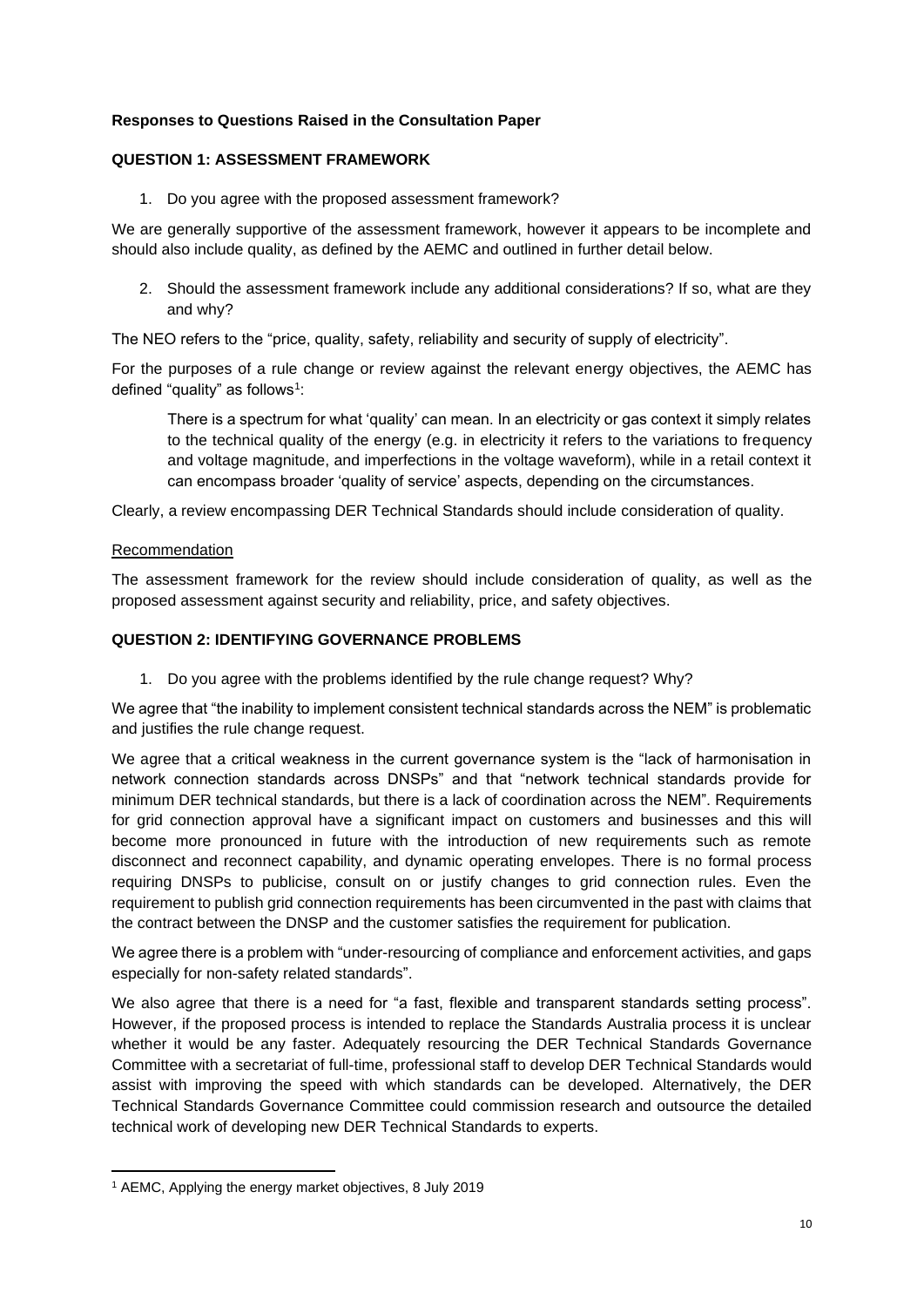Publication of DER Technical Standards in the NER would assist with making standards more accessible and affordable.

In addition to the problems identified by the ESB, the current standard setting process lacks:

- A process to allow for consideration of costs and benefits, customer impacts and business impacts of DER technical standards prior to them receiving the force of law, and
- A process for binding interpretation of standards where legitimate differences of interpretation arise.

We disagree with the ESB's conclusion that a problem exists because "the publication of Australian or international standards does not mean automatic adoption by manufacturers or jurisdictions". It is factually incorrect to state that Australian DER technical standards are not automatically adopted. Australian states and territories give legal force to the electrical wiring standard, AS 3000, through state legislation and AS 3000 in turn calls up a range of DER technical standards, including AS/NZS 4777.2, AS 5139 and others. However, this is poor regulatory practice and in most other industries the introduction of new rules with legislative backing would be preceded by a Regulatory Impact Statement or another process to consider costs and benefits and the impacts on customers and businesses.

It would be ill-advised to propose that international standards should be automatically adopted by jurisdictions. Many international standards are simply not appropriate in an Australian context.

2. Do you agree with the rule change request on the causes of the identified problems? Why?

Dr Schott's rule change request notes that the Standards Australia process:

- relies on a technical committee dominated by network service providers, and market and regulatory bodies
- relies on a consultation process that is too short and opaque compared with the AEMC consultation process
- lacks clarity and transparency in its objectives when developing Australian Standards

We agree that the Standards Australia process relies on a technical committee dominated by network service providers, and market and regulatory bodies. This is a function of the way that the standards development process is resourced. In Australia, we operate on a model of standards being developed on a voluntary basis by people who already have demanding jobs. Internationally, many governments recognise the importance of the standards setting process and resource it accordingly. The DER sector is highly competitive and is largely comprised of small to medium enterprises or Australian offices of international companies. Most companies do not have sufficient staff to allocate them to standards development. Only the DNSPs, very large companies, and government bodies are sufficiently resourced for this work. Even then, we are aware of some staff in DNSPs who work long hours and on their own time to help deliver standards in a timely manner. There is also a problem with succession and an ageing workforce in standards development. We are drawing on the intellectual capital that was developed when the electricity industry was owned and operated by state governments. It is not practical to expect a system to be fast and flexible if it relies on retired engineers and people working after hours. The question of resourcing and training of staff proficient in standards development needs to be addressed by the rule change.

3. To what extent has the Commission's recent rule change on DER technical standards resolved or likely resolve the identified governance issues?

The CEC welcomed the decision to creates a definition of DER Technical Standards that incorporates AS/NZS 4777.2:2020 in the NER. We also support the requirement that DER Technical Standards must be embedded in DNSPs' customer connection agreements. However, the DER Technical Standards rule change did not resolve the key governance issues regarding DER Technical Standards. There is still no process to consider costs and benefits, customer impacts and business impacts of new DER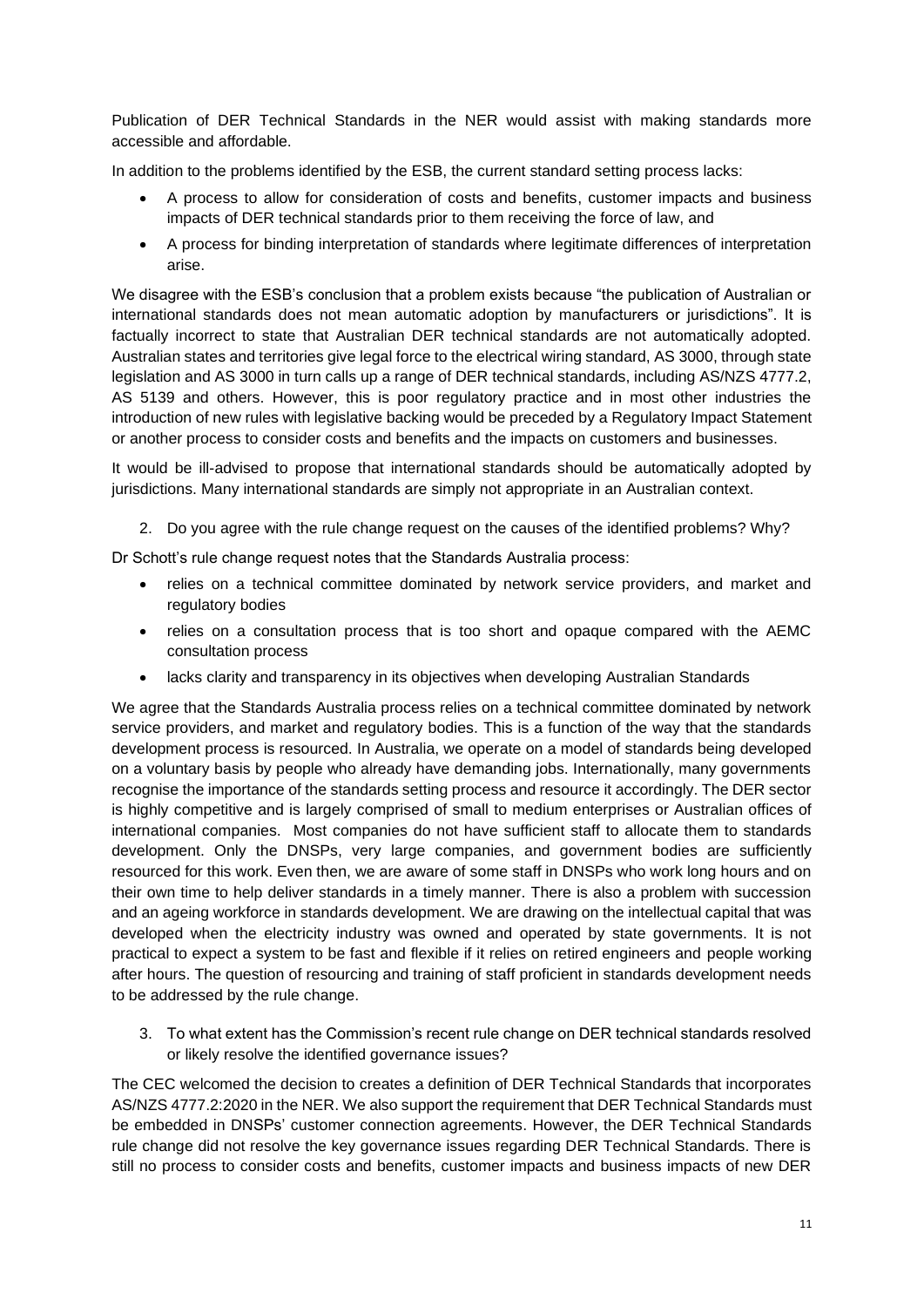Technical Standards. There is still no process to resolve differences in interpretation of standards. Responsibility for compliance and enforcement of DER Technical Standards is unclear.

4. When do longer term issues such as interoperability and cyber security need to be addressed? Can existing governance arrangements and the recent rule change address these issues in a timely manner or is further governance reform required?

We are concerned that the AEMC considers issues of interoperability and cyber security to be "longer term issues". Interoperability and cyber security should be priority issues for the work program that would be undertaken by the DER Technical Standards Governance Committee.

The ARENA DEIP is actively developing the implementation guides and other technical inputs needed for a new framework for interoperability and cyber security. It would be a mistake for the proposed new committee to attempt to take over that work. However, it might be appropriate for sub-committees of the DEIP to transition towards being a sub-committee of the DER Technical Standards Governance Committee.

5. Are there any other governance problems not identified by the rule change request? If so, why does the AEMC need to consider these issues?

The AEMC's Final Determination on DER Technical Standards<sup>2</sup> noted that, "… the Commission considered the existing compliance and monitoring systems under the Clean Energy Council and the Clean Energy Regulator relating to the certification of products and installers of electricity generating systems should continue to be used by industry as they are complementary to the overall compliance arrangements. The Commission considers that this approach is consistent with achieving the NEO as this avoids imposing inefficient costs of a new potentially duplicative compliance system on electricity consumers" (p.v)

Since the publication of the Final Determination on DER Technical Standards the CER has published its review of the rooftop solar PV sector<sup>3</sup>, which proposes changes to the role of the CEC and the CER. The role of the CEC will be removed from regulations and replaced with a new process. The CER's report notes,

"When the SRES finishes at the end of 2030, the additional integrity requirements imposed on solar PV systems claiming [small-scale technology certificates] will no longer apply and the only requirements will be those covered by state and territory electrical safety laws. It is timely to ensure clarity of the roles and responsibilities of Commonwealth versus state and territory regulators and consider transition arrangements." (p.4)

# **QUESTION 3: ASSESSING THE MARKET IMPACT OF IDENTIFIED PROBLEMS**

1. Do you face any costs from governance arrangements in place prior to the commencement of the new DER technical standards rule change on 18 December 2021? Can you quantify those costs?

Yes.

A recent example of loose governance leading to unnecessary costs was the introduction of the short duration under voltage disturbance ride through (VDRT) test procedure by the South Australian Government and AEMO in 2020.

In 2020 the CEC and its members worked closely with AEMO to support the introduction of its VDRT test procedure, which has been mandatory in South Australia, on the Western Power network and in

<sup>2</sup> AEMC, Technical standards for distributed energy resources, Rule determination, 25 February 2021

<sup>3</sup> Clean Energy Regulator (2021), *Integrity Review of the Rooftop Solar PV Sector: Small-scale Renewable Energy Scheme Regulatory Framework and Process Review*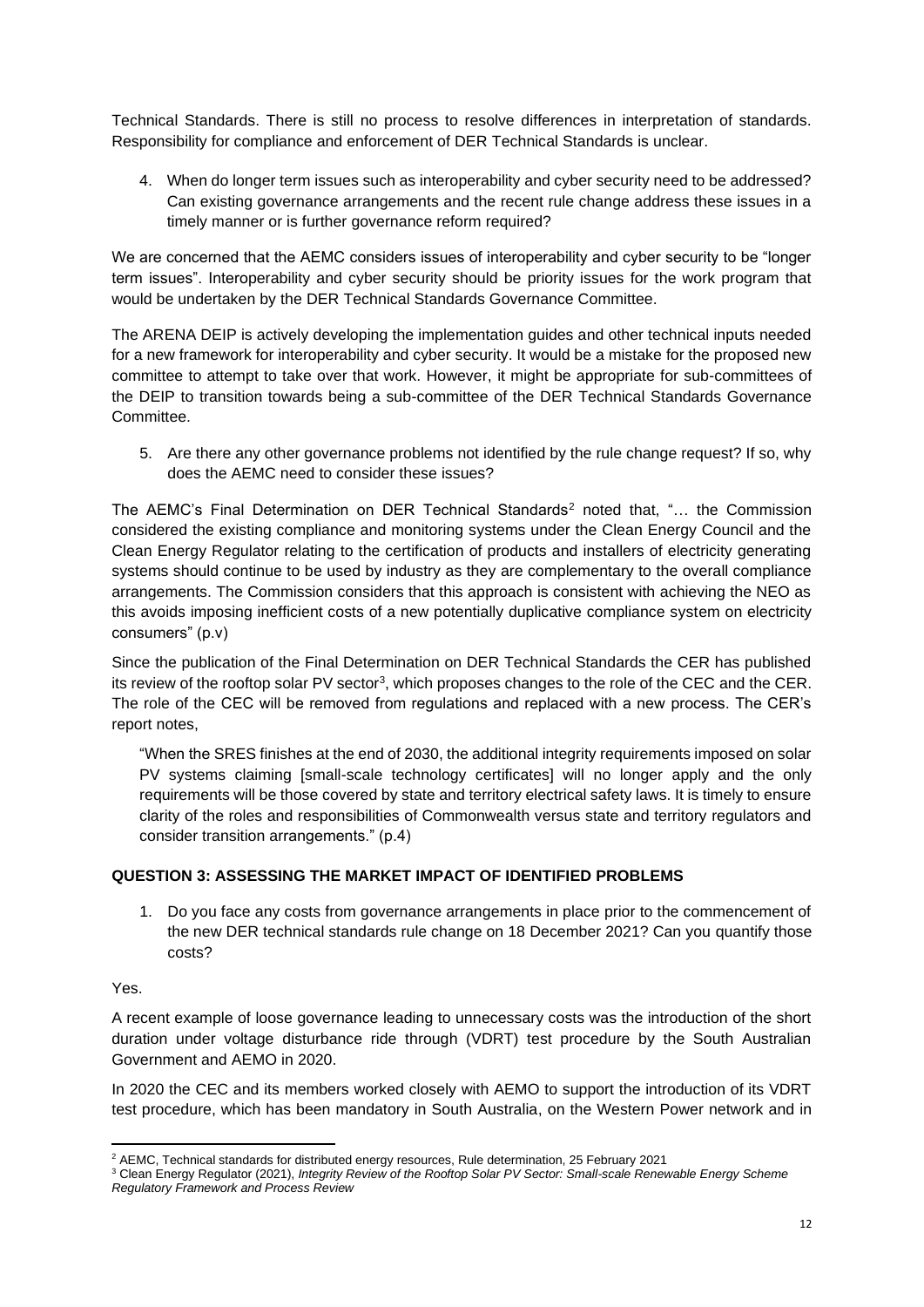Victoria since 28 September 2020, 1 July 2021, and 1 September 2021 respectively. This test procedure will be superseded when AS/NZS 4777.2:2020 commences from 18 December 2021.

Based on analysis by the AEMO and confirmed by industry participants, the VDRT test procedure did not achieve what was intended with regard to unexpected inverter behaviour. Testing undertaken by the University of New South Wales (UNSW) and AEMO indicates that AS/NZS 4777.2:2020 has resolved the issue of unexpected inverter behaviour in response to grid disturbances.

We estimate that bringing forward the date for compliance with the VDRT test procedure in advance of AS/NZS 4777.2:2020 cost inverter manufacturers in the order of tens of millions of dollars in total for product changes and retesting of products. The costs of this exercise far exceeded any benefits. A process to consider the costs and benefits, customer impacts and business impacts of changes to regulatory requirements could have delivered a better result for customers.

2. Alternatively, how would you be impacted if the Commission does not establish new governance arrangements for DER technical standards?

If new governance arrangements for DER Technical Standards are not established there will continue to be no consideration of costs and benefits, customer impacts and business impacts prior to new DER Technical Standards acquiring the force of legislation. This would continue the poor regulatory practices operating today.

If there is no process for obtaining binding interpretations of DER Technical Standards then the industry will continue to face the risk of unnecessary costs, which are ultimately passed on to consumers.

3. How certain are you about any forecast future costs?

Forecasting future costs is uncertain. What is more certain is the costs incurred due to poor governance and regulatory practices. The introduction by the South Australian government of the VDRT test procedure in advance of AS/NZS 4777.2:2020 is an example of a process where new technical standards were introduced without appropriate consideration of the costs, benefits, and impacts. That exercise resulted in an estimated cost to industry of tens of millions of dollars for no discernible improvement to system security.

#### **QUESTION 4: DER TECHNICAL STANDARDS IN THE RULES**

1. Should DER technical standards relevant to the NEM be included in the NER, or a subordinate instrument?

Transparency and accessibility of rules and standards is of utmost importance and if the use of a subsidiary instrument makes rules and standards opaque then this approach should be rejected.

For example, the DER Technical Standard rule change proposed by AEMO had proposed a subsidiary instrument that would insert minimum DER Technical Standards into DNSP connection contracts. This would be a major backward step for transparency and accessibility. The CEC knows from experience the difficulty of understanding grid connection rules based on information available from connection contracts or direct contact with DNSPs. We spent more than a year collecting information from DNSPs to piece together a comprehensive set of advice on power quality requirements for grid connection of inverters. And that is just one of many requirements included in grid connection agreements.

It would be preferable for DER Technical Standards to be published in the NER because that is the 'gold standard' for transparency and accountability. We understand that changes to the NER can take months, however that should not be an insurmountable barrier given that device manufacturers generally require 12 months for implementation of new technical standards and DNSPs generally require at least a year for new standards.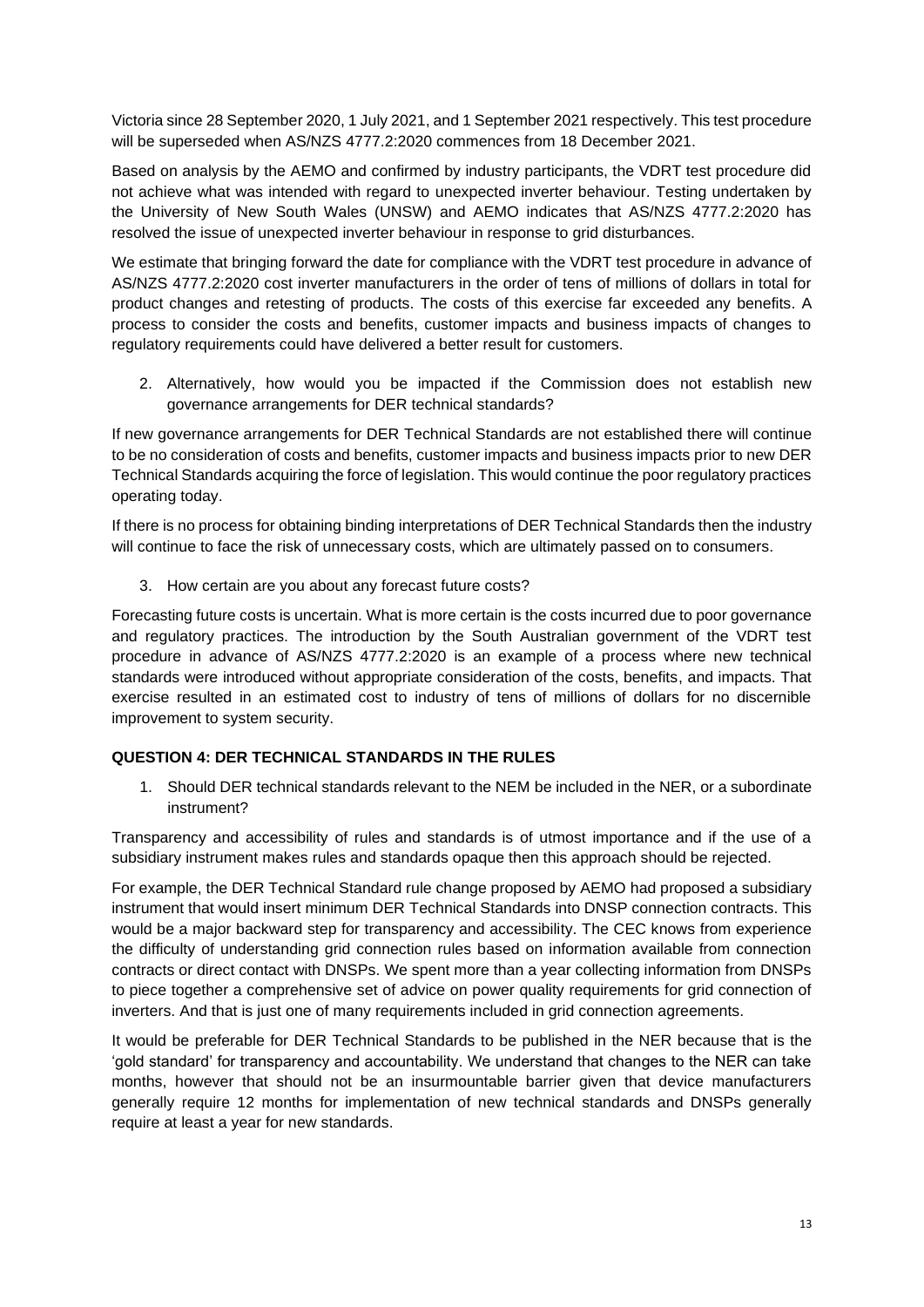2. How could any new governance arrangements interact with Standards Australia existing processes in a way which avoids duplication, while ensuring standards are developed in a timely manner?

Standards Australia's existing processes are not intended to be the place where new standards are subjected to cost-benefit analysis or consideration of customer impacts and business impacts prior to entry into force. There would be no duplication at all if Standards Australia processes continue to develop standards and if the proposed new AEMC committee is given responsibility for assessing cists, benefits and impacts prior to the adoption of standards into jurisdictional regulatory frameworks.

Standards Australia does not issue interpretations of standards when disagreements arise. Giving an organisation the authority to issue binding interpretations of standards would not risk duplication with Standards Australia processes.

3. What would be the main benefits from including DER technical standards in the NER, NERR or a subordinate instrument? Are there any risks?

Electrical regulation appears to be one of the few areas where new regulations are introduced without assessment of costs and benefits, impacts on business, and impacts on customers. This is due to a convoluted regulatory system where state and territory legislation refers to the AS/NZS 3000 standard (also known as 'the wiring rules'), and AS/NZS 3000 refers to other standards, such as AS/NZS 4777 and AS/NZS 5139. This means that when Standards Australia modifies standards, the new standard has the force of legislation behind it and does not need to be assessed for its costs and benefits. This is very poor regulatory practice.

Placing the DER Technical Standards in the NER provides an opportunity to address the poor regulatory practices of the past. We strongly recommend the AEMC clarify how the regulatory impacts of DER Technical Standards will be assessed prior to being adopted in the NER.

We agree with the observation made by the AER that, "any significant additional costs to manufacturers or in compliance and monitoring are ultimately borne by consumers, which ought to be ascertained through a regulatory impact statement".

4. Did the recent rule change on DER technical standards partly address problems identified by Dr Schott's rule change request?

The DER Technical Standards rule change has improved the transparency of the regulatory framework. It did not address the governance issues that ought to be the remit of the DER Technical Standards Governance Committee.

5. If so, does the recent rule change on DER technical standards reduce the need to adopt the new governance arrangements proposed by the rule change request?

No. The recent rule change on DER Technical Standards did not address the problems of governance.

#### **QUESTION 5: WHO DEVELOPS AND MAINTAINS DER TECHNICAL STANDARDS**

1. Should a new committee be responsible for determining or advising on DER technical standards in the NEM?

The CEC supports the proposal to establish a DER Standards Governance Committee under the NER. We agree with the findings of the Sapere/CutlerMerz review, that the governance of DER Technical Standards is fragmented and lacks clarity of roles and coordination. We agree that there are inadequate resources dedicated to the setting of DER standards and consequently the pace of change is slower than is needed given the rapid deployment of DER. The proposed DER Standards Governance Committee would greatly assist with the resourcing and coordination of DER Technical Standards.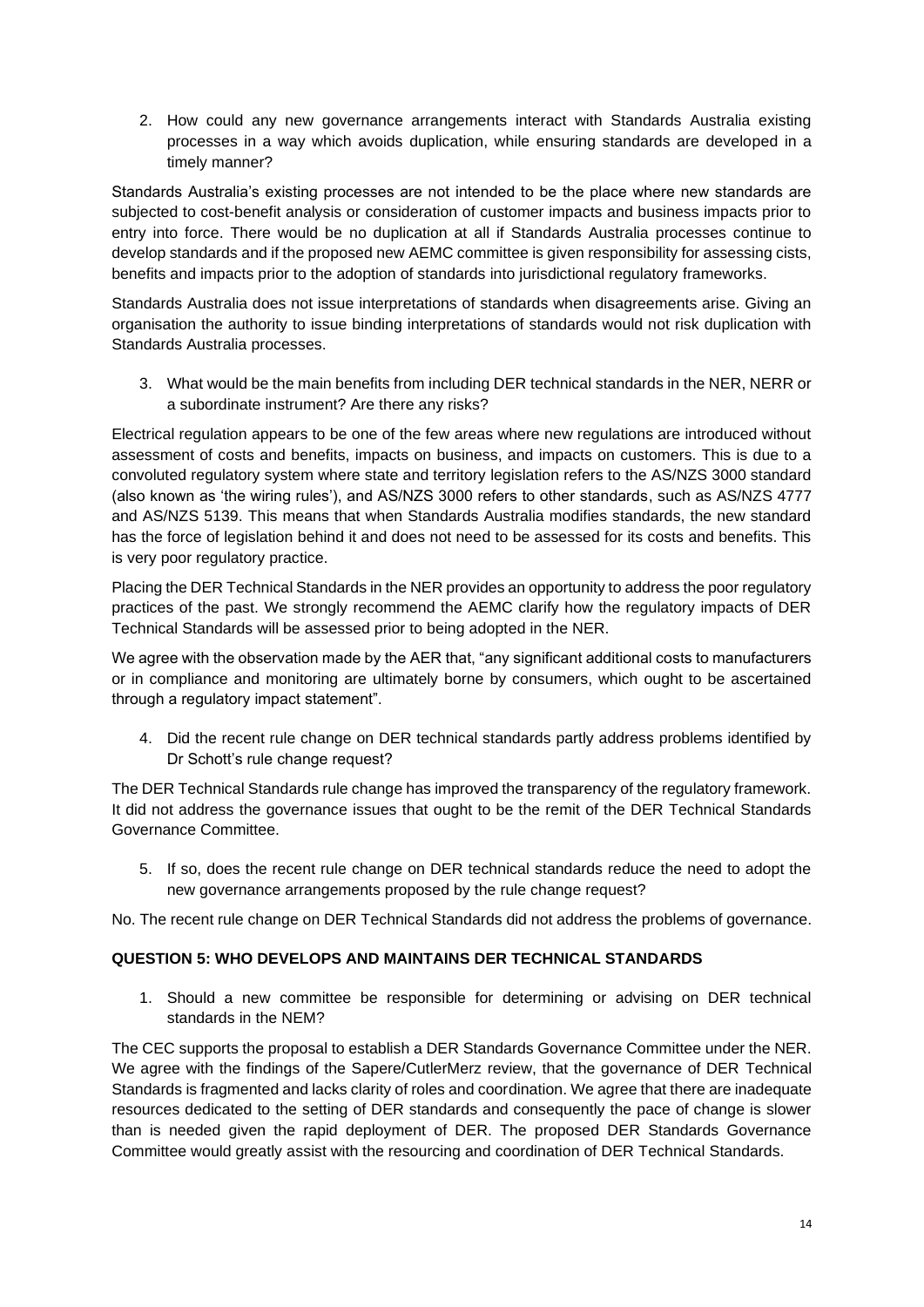In determining the role for the DER Technical Standards Governance Committee, it will be important to strike a balance between competing objectives, including:

- the need for technical expertise versus the need to take account of broader considerations, such as the long-term interests of consumers, impacts on industry and overall costs, benefits, and risks of proposals, and
- the need for speed versus the need for accountability, good process and appropriate consideration of important issues that might be overlooked by a committee comprised of members selected for their technical expertise.

As a means of balancing the competing objectives, the CEC recommends consideration of a hybrid model that takes advantages of the strengths of the key institutions involved in the proposed structure.

This could involve:

- Low level technical committees (possibly convened by Standards Australia, or by the DER Technical Standards Governance Committee or possibly working independently) to continue the usual work of detailed standards development,
- The DER Technical Standards Governance Committee making recommendations for adoption of a standard, which is referred to the AEMC for a final determination, and
- The AEMC approving (or rejecting) recommendations made by the DER Technical Standards Governance Committee.

Under this model it is proposed that the AEMC would not reject recommendations on technical grounds. The role for the AEMC would be to analyse costs, benefits and risks of proposals, the likely impact on industry and whether the proposal is in the long-term interests of energy consumers.

The scope of the DER Technical Standards Governance Committee should include all matters relevant to DER integration. This should include governance of DER Technical Standards, governance of DNSP regulation and governance of compliance and enforcement more broadly. An important role for the DER Technical Standards Governance Committee will be to ensure that rules and standards are transparent and accessible and that the processes to develop them are transparent and accountable.

2. If so, how should members be appointed to the new committee?

It will be important to ensure that members of the DER Technical Standards Governance Committee who are drawn from industry are widely considered to have legitimacy and that there are clear requirements for accountability to the stakeholder group they are drawn from. Conflicts of interest (and perception of conflicts of interest) is a risk that needs to be managed. We would also recommend a Code of Conduct (or similar arrangement) for representatives to ensure that expectations are understood and to establish a benchmark for accountability.

The CEC has a deep understanding and extensive experience in matters of representation, consultation and managing real or perceived conflicts of interest. We would be pleased to advise on or more actively assist with the selection of representatives to the DER Technical Standards Governance Committee.

3. What knowledge and experience would be needed to develop and maintain DER technical standards in the NEM?

The committee should be chaired by an independent DER expert.

The consumer expert should be an expert in DER-specific consumer issues. The broader customer experience in respect of the electricity sector is already well represented in existing forums.

It is crucial that all members of the committee responsible for setting standards understand the industry and the practicality of their proposals. Members of the committee should also have demonstrated understanding of the interests of consumers and the impact of proposals on businesses, as well as an understanding of technical issues.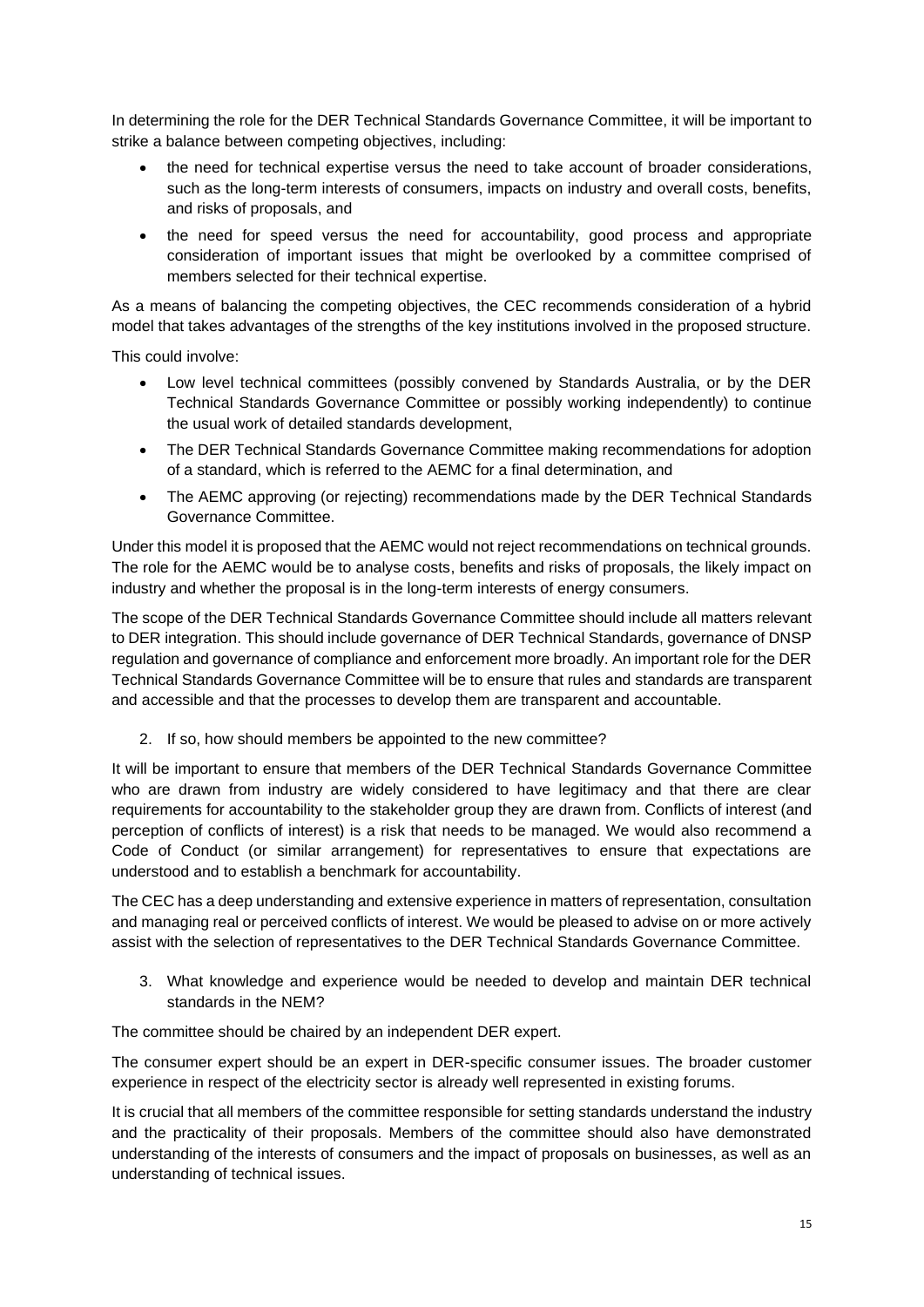4. Should membership of a new committee be paid or voluntary?

We would welcome clarification of the process of budget allocation to and by the DER Technical Standards Governance Committee. One of the main issues with the current process of standards development is that it relies on volunteers and is inevitably dominated by well-resourced companies and regulated entities. Relying on volunteer labour might be suitable for an industry that changes slowly but it is inadequate for a rapidly changing industry. Standards development simply cannot keep up with the rapid pace of technological change. Requiring membership of the new committee to be voluntary would entrench the problems associated with reliance on volunteer labour. If there is a desire for broad representation and rapid change, then membership should be paid. The DER Technical Standards Governance Committee should also be allocated a budget so that it can commission expert analysis to expedite develop of new DER Technical Standards.

5. Should the committee report to the Commission as proposed by the rule change request? Or should the new committee report to another entity? If so, whom?

Yes. The DER Technical Standards Governance Committee should be responsible for considering DER technical standards, developed elsewhere, for their economic impacts and their impacts on customers and businesses. Where it finds in favour of a proposed standard, it should propose adoption of the DER Technical Standard to the AEMC for a final determination. The AEMC would not reconsider technical aspects of the proposed standard, only issues of economics, customer impacts and impacts on businesses.

6. How would the governance arrangements proposed by the rule change request interact with existing governance arrangements and the recent DER technical standards rule change? Are there risks of duplication or divergence?

There is no national regulator with oversight of DER technical standards and some states and territories also do not have a technical regulator. It would be highly desirable to give a single body the authority to assess and recommend DER technical standards in the NER. This would avoid the need to repeat situations like the one that recently arose in South Australia, where a state regulator imposes technical standards unique to one state without due consideration of the economic impacts.

7. Are the proposed governance arrangements likely to reduce how long it takes to develop and implement new DER technical standards for the NEM? If not, would any alternative approaches increase the pace of setting standards for the NEM?

On their own, the proposed new governance arrangements are unlikely to speed up the pace of development of DER Technical Standards. They should, however, substantially improve the regulatory practice. The current system whereby technical standards gain legislative force without any assessment of their economic, consumer or business impacts is very poor regulatory practice.

The pace of setting standards for the NEM would be increased by paying people to do the work, rather than continuing to rely on volunteer labour. The DER Technical Standards Governance Committee should also be allocated a budget so that it can commission expert analysis to expedite develop of new DER Technical Standards.

8. Is there a trade-off between how quickly new technical standards are developed and other NEM objectives such as the safety, security and reliability of power supply?

Yes, all other things being equal. However, all other things do not need to be equal. We could move from a volunteer-based system, to a system where full-time professionals are given responsibility for development of standards, consultation, and impact assessment. Providing resources for DER Technical Standards would avoid the need for trade-offs.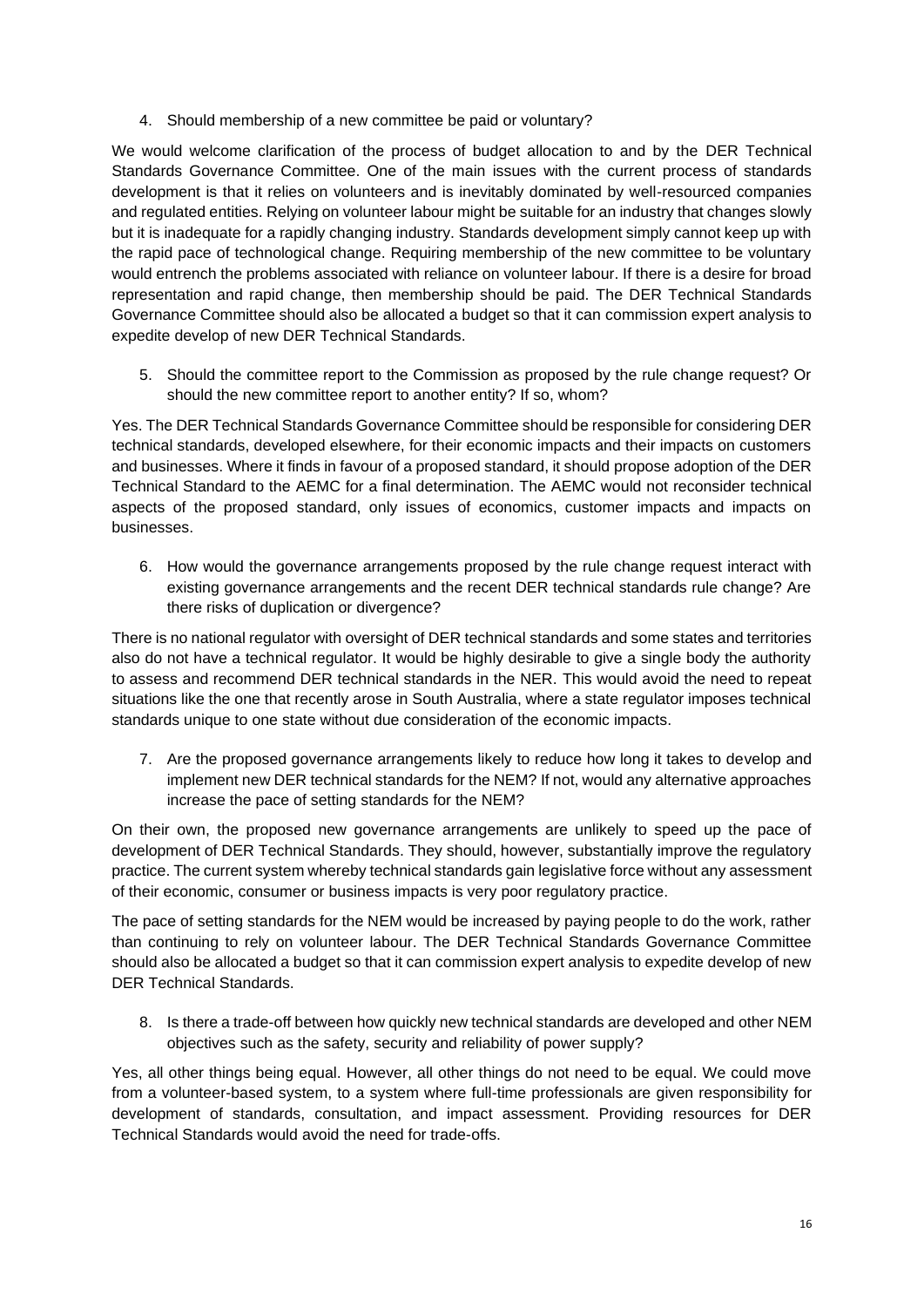#### **QUESTION 6: HOW PRESCRIPTIVE SHOULD NEW GOVERNANCE ARRANGEMENTS BE**

1. How much prescription should be included in the NER to implement the proposed new governance arrangements?

The current arrangements for DER technical standards suffer from a lack of prescription regarding governance and (in some cases) too much prescription regarding details. This results in a situation where no one knows exactly who is in charge and when decisions are made, they can be very prescriptive and can seem ad hoc.

The arrangements in the NER should make it very clear which organisations is expected to:

- Develop DER Technical Standards,
- Assess proposed adoption of DER Technical Standards for their economic impacts,
- Clarify ambiguities in standards and issue binding interpretations, and
- Monitor compliance and enforcement of DER Technical Standards.

The governance arrangements should be very clear, precise, and prescriptive about who is supposed to do what. They should not attempt to be prescriptive about how things should be done. They should only be prescriptive about what needs to be done and who needs to do it.

2. Should the AEMC periodically review DER technical standards to determine if further regulatory intervention is needed? What level of prescription should be included in the NER to implement this option?

Yes, a periodic review would be beneficial.

3. Are there any solutions that can complement voluntary initiatives to address DER technical standards? For example, how could new governance arrangements in the NER support DEIP?

Organisations such as the DEIP, Standards Australia and various other industry working groups could continue their role in the development of DER Technical Standards. There could be merit in shifting reporting arrangements, so that some existing sub committees under the DEIP (for example) become sub committees of the DER Technical Standards Governance Committee.

The DER Technical Standards Governance Committee should be allocated a budget so that it can commission expert analysis and leverage funding from ARENA and other sources. Where standards continue to be developed by DEIP and others the DER Technical Standards Governance Committee should be responsible for consultation and consideration of economic impacts prior to recommending their adoption in the NER.

4. Is it feasible to amend the role of the reliability Panel to cover DERR technical standards? Would this be preferable to creating a new advisory committee on DER technical standards?

The Reliability Panel currently has no one selected for the DER expertise. We understand that it is in the process of recruiting one DER expert to provide a DER perspective. Amending the role of the Reliability Panel would not be preferable to creating a new advisory committee.

5. Are there other alternative solutions to address the issues identified in the rule change request? What level of prescription in the NER is required to successfully implement these solutions?

Yes. The concerns about the speed with which standards are developed could be addressed by providing resources for standards development rather than relying on volunteer labour. That would not address all governance issues, but it could help.

Another issue not considered is the lack of professional people early in their career being trained in development of standards. The system has been running off the intellectual capital that was built up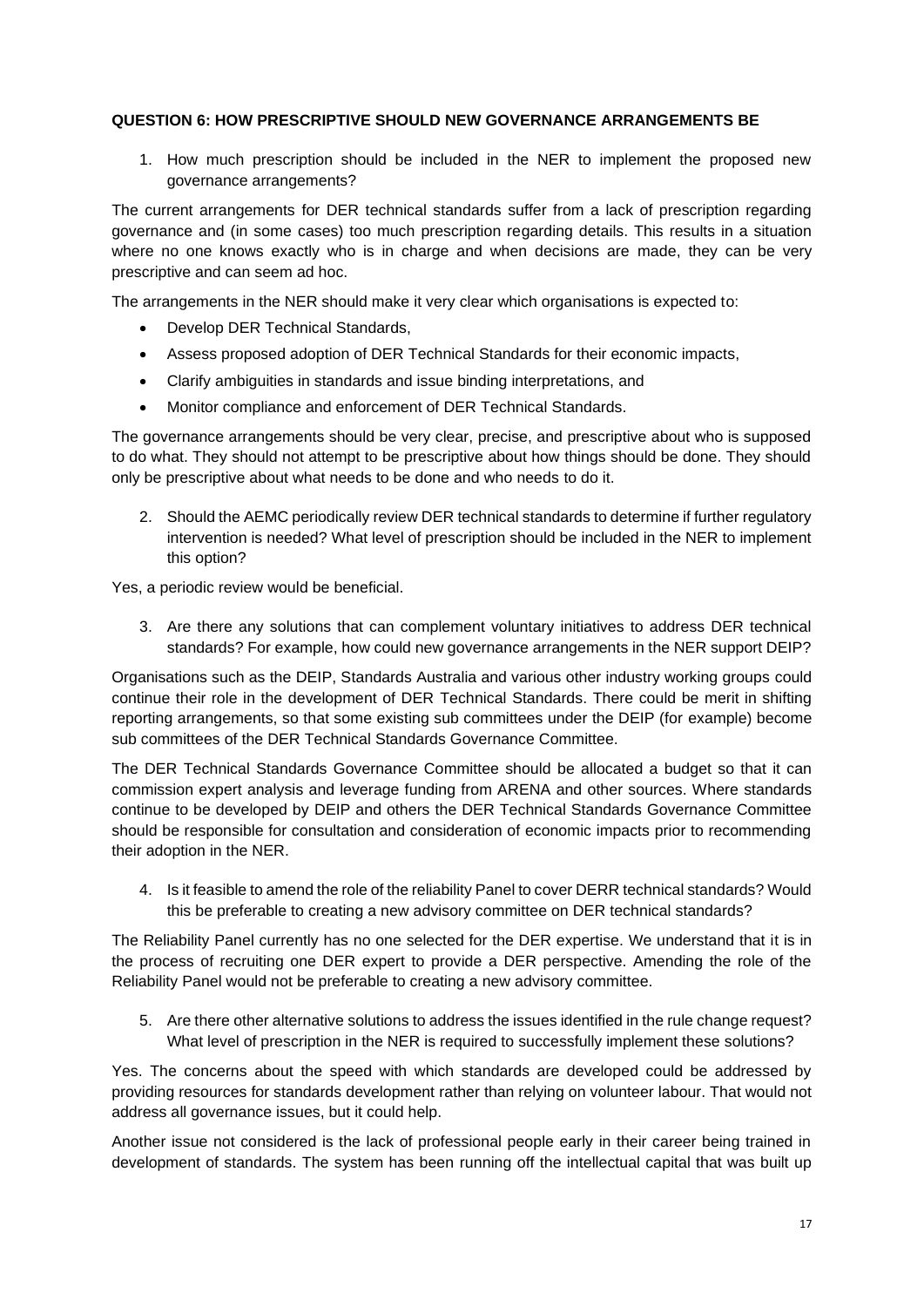decades ago. The average age of people involved in standards development is approaching retirement age. This situation will continue to worsen if we continue to rely on volunteer labour.